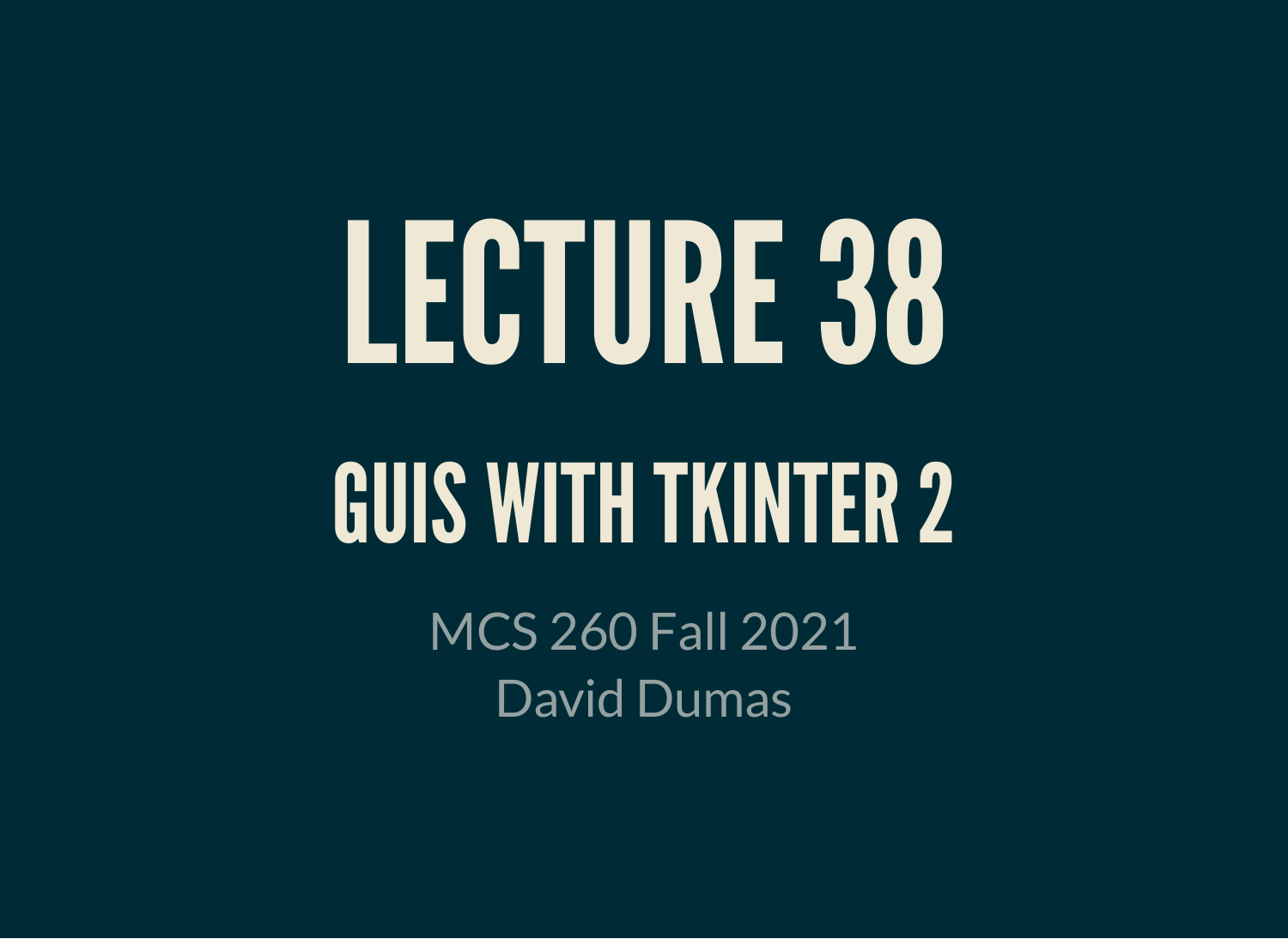### REMINDERS

- Homework 13 due Tue 10am
- No labs next week. TA office hours instead.
- If Proj 4 proposal not yet approved, revise and resubmit by Tue Nov 23.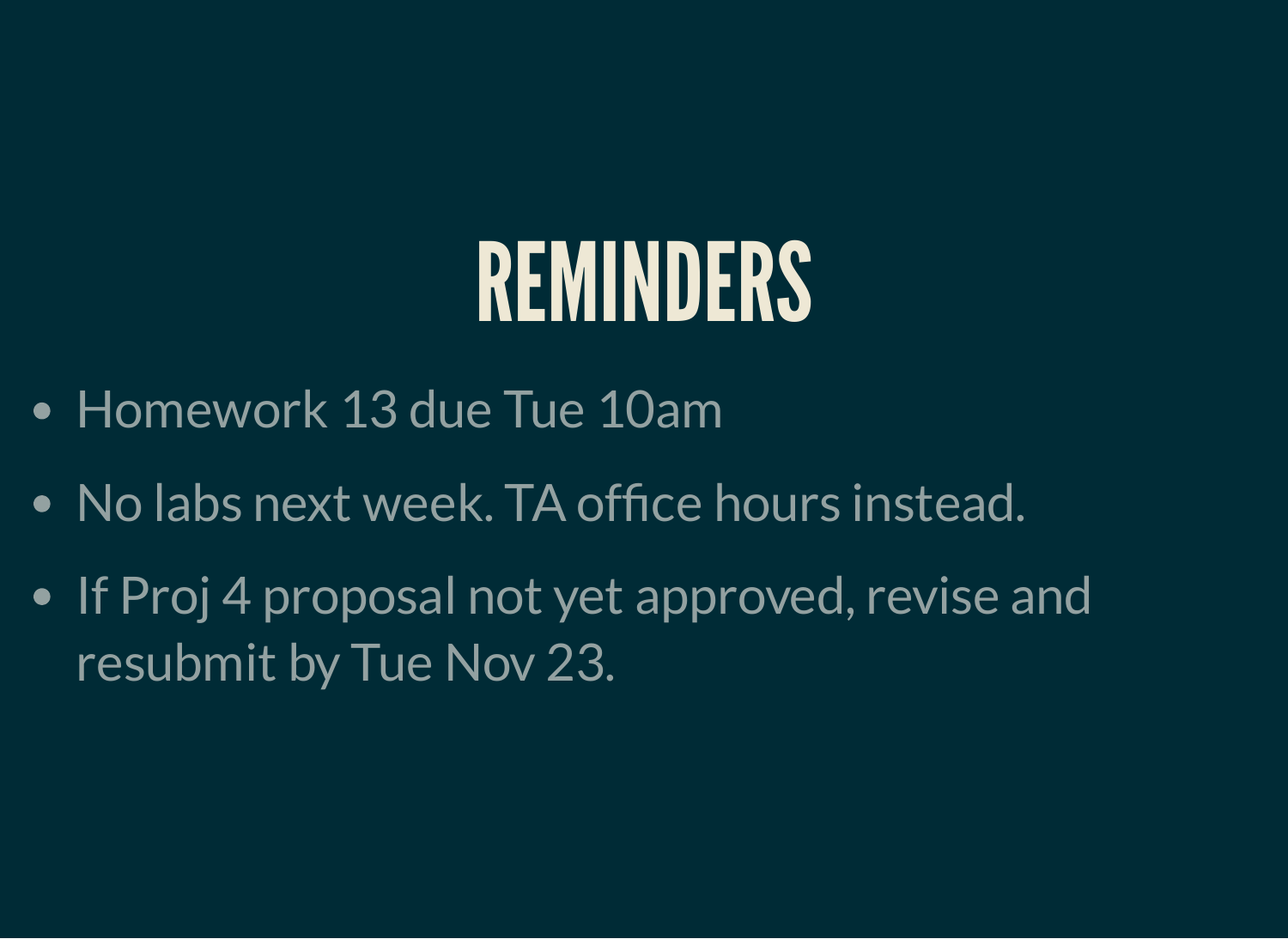

Build a more interesting tkinter GUI application.

We'll make a **password generator**.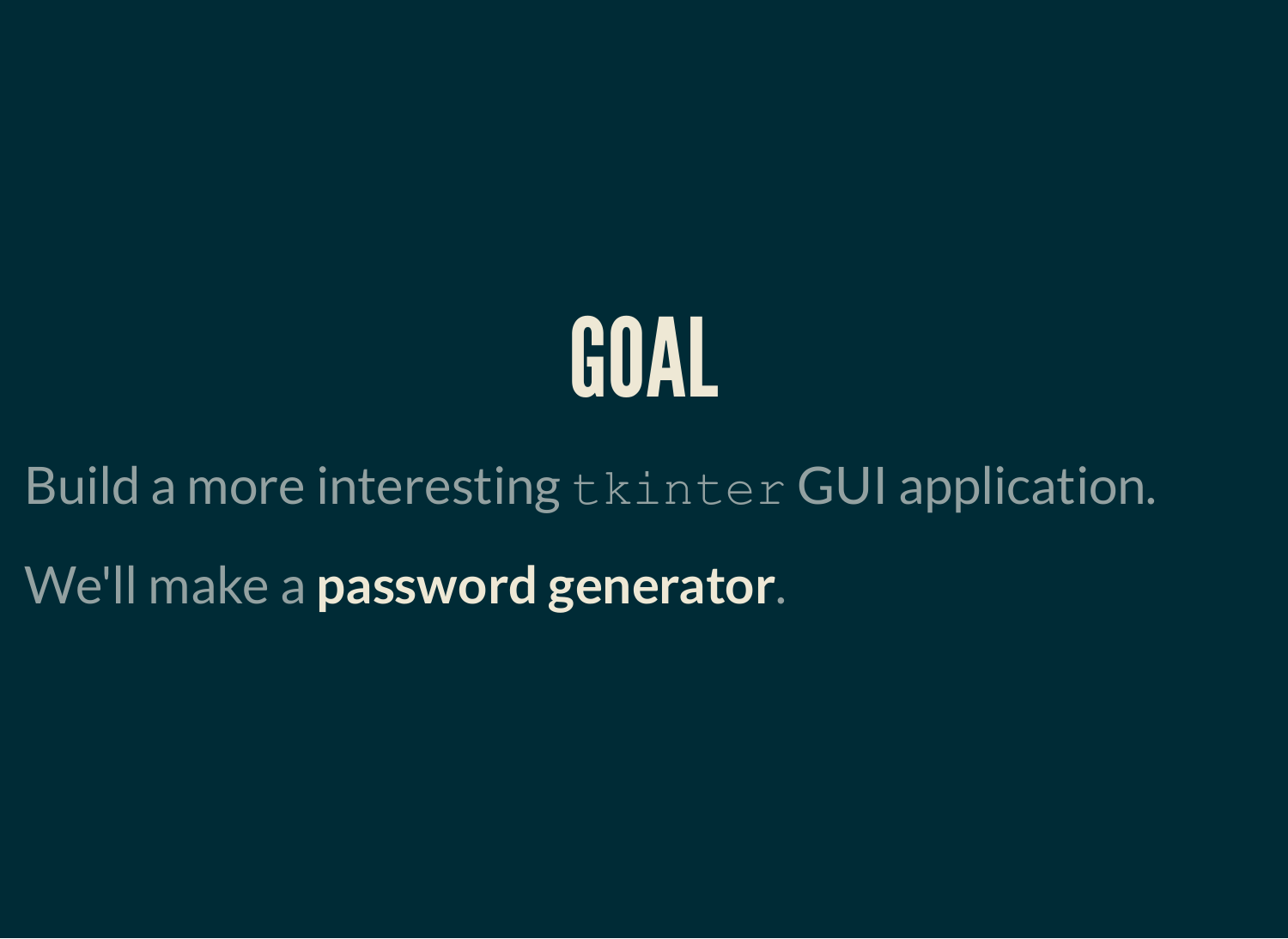editable.  $W-5421$  $\mathbb{Z}$  digit required elements  $\pi$  capital  $\sqrt{9}$  symbol selectable non-jetter  $20<sub>b</sub>$  $\overline{\phantom{a}}$ fraction.  $\mathbf{E}$ xit Generate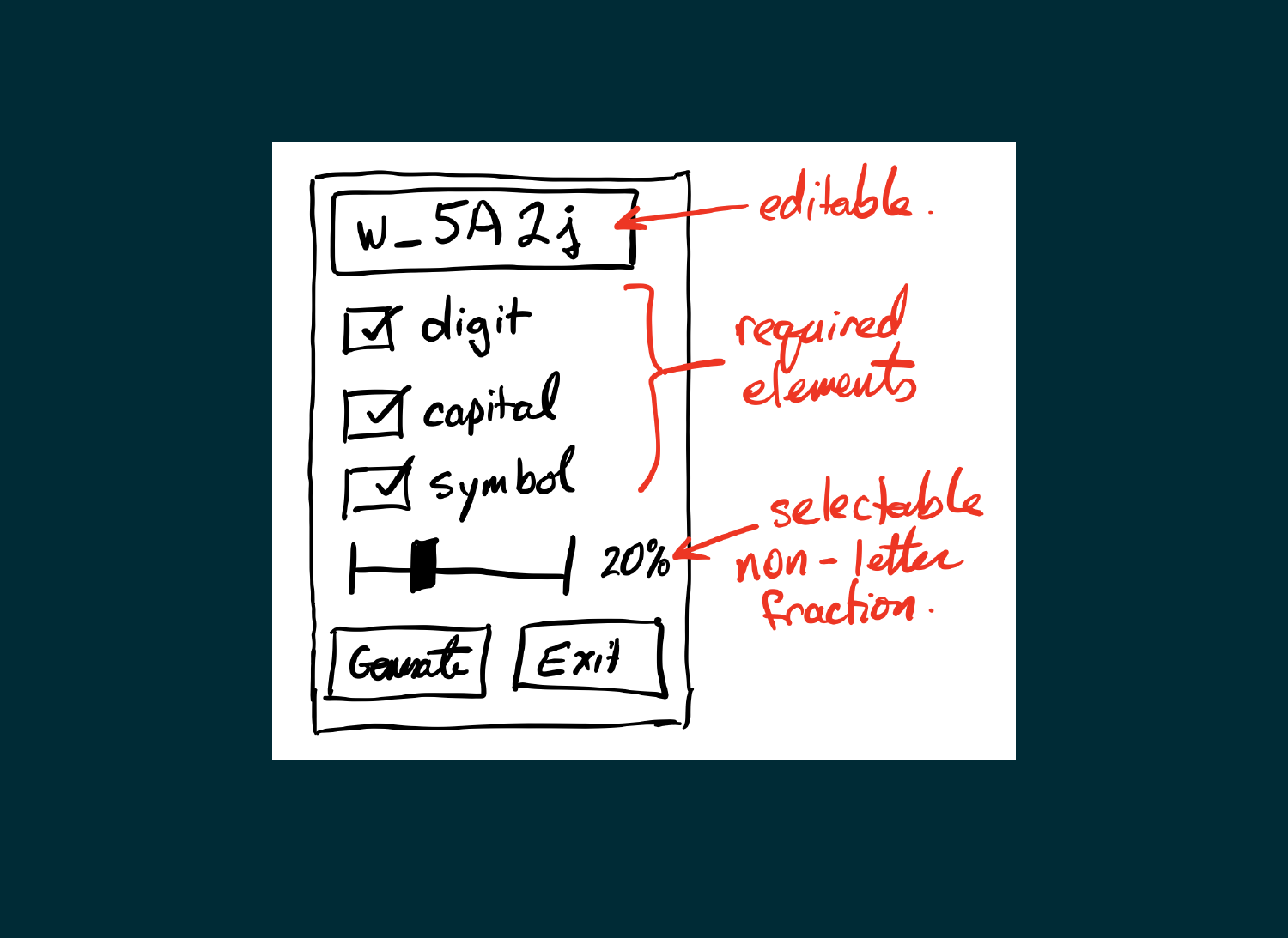#### SUBCLASSINGTK

A good way to make GUI applications is to subclass tkinter.Tk and put GUI setup code in init .

Then, application data can be stored as class attributes.

Commands and other callbacks can be methods.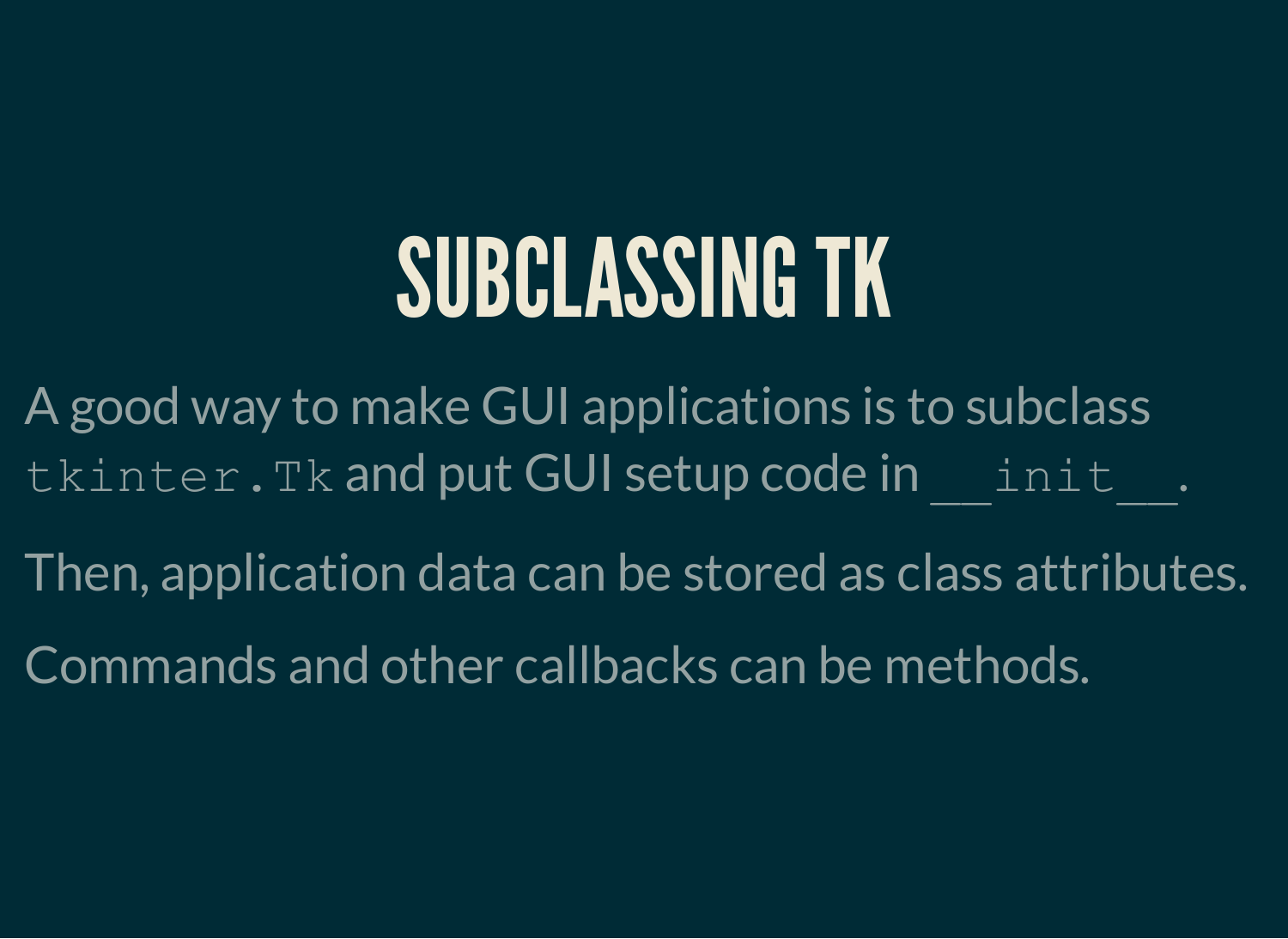## ROWSPAN AND COLUMNSPAN

These options for . grid of a widget make it span multiple columns or rows in the layout.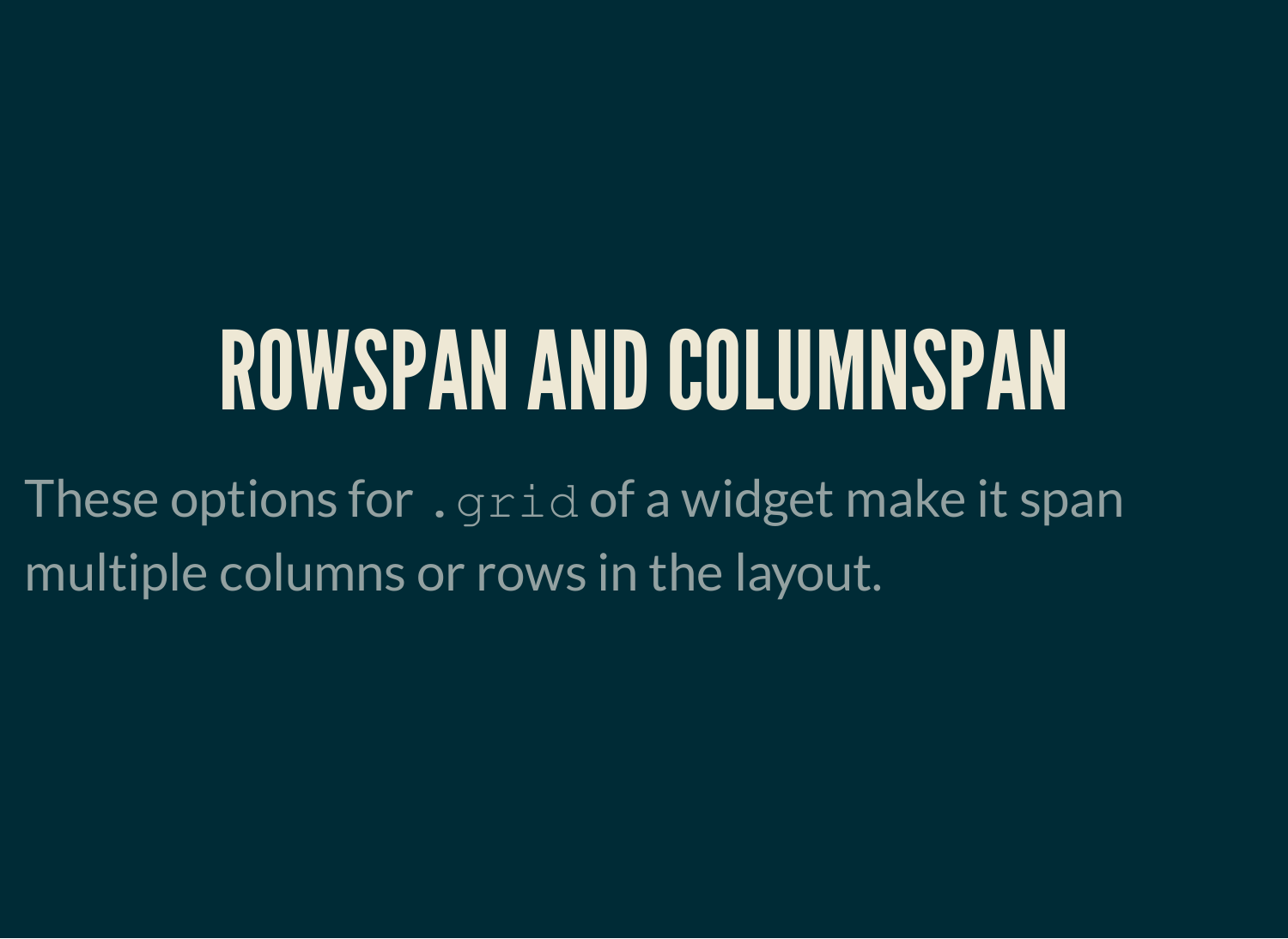$$
6xH GRID LAVOUT\nRow O cdO\nW-5A23\nrow O cdO\nrow O cdO\nrow O cdO\nrow 1 col O\nrow 1 col O\ncolumn span 2
$$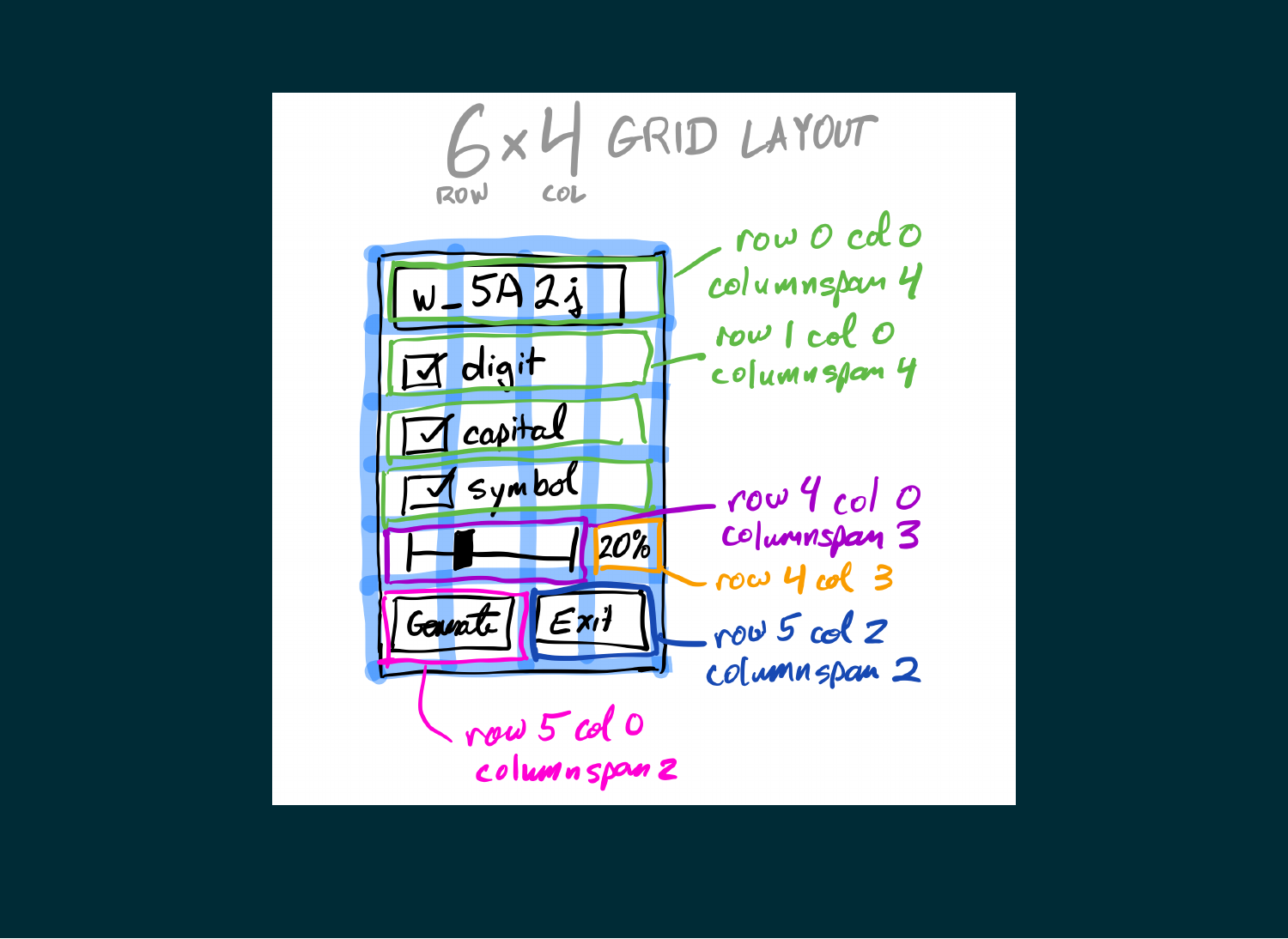### TKINTERVARIABLES

tkinter offers mutable variable classes designed to work with widgets:

- tkinter.StringVar mutable string
- **tkinter.DoubleVar mutable float**
- tkinter. IntVar mutable integer

All use . set (val) to set, . get () to get. They automatically notify widgets that use them of changes.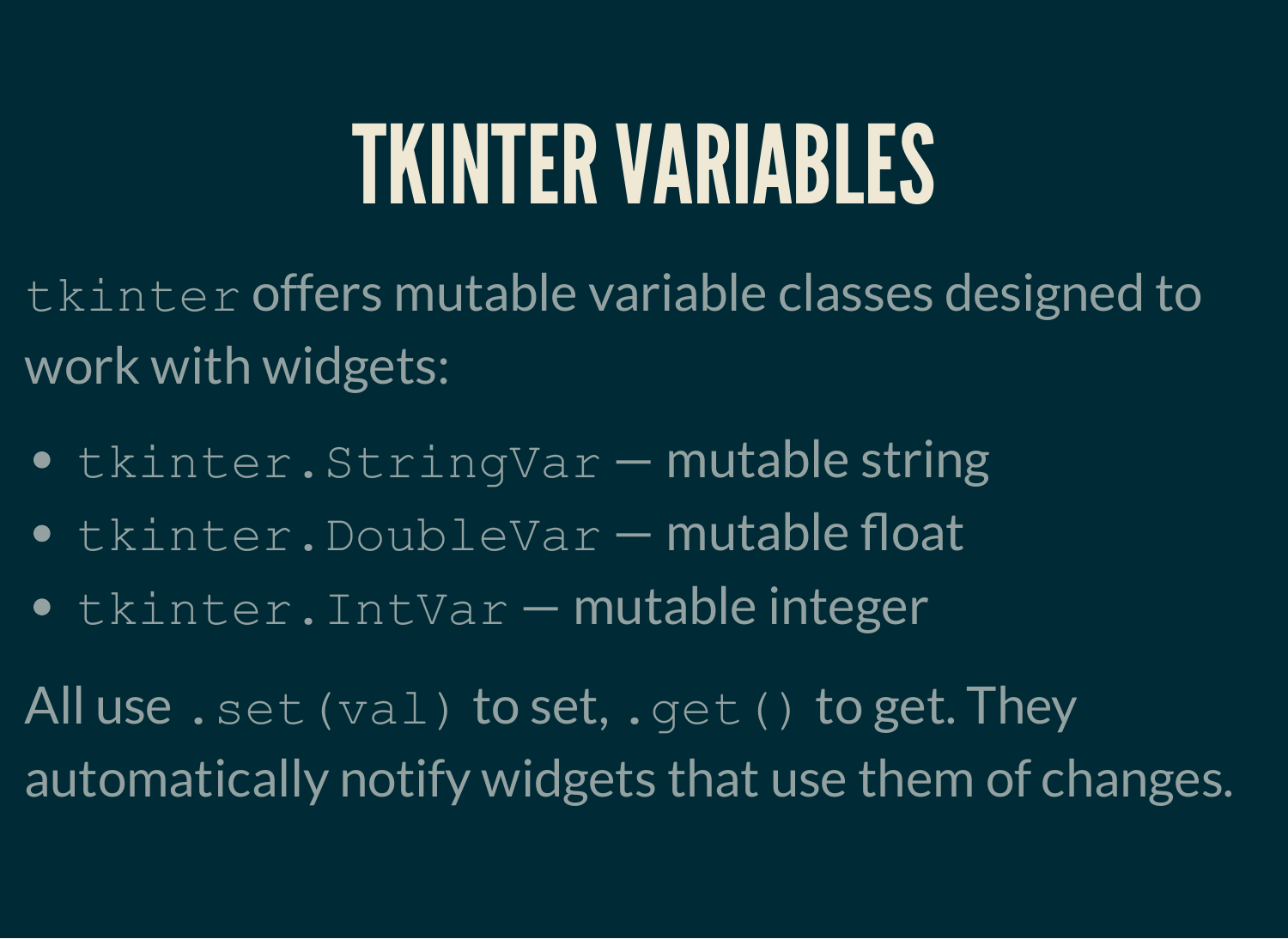## VARIABLECHANGECALLBACKS

- tkinter variables let us register a function to be called whenver the value changes:
- tkvar.trace add("write",callback)
- The function  $\text{cal}_1$  lback is called with three arguments (internal name, internal index, operation). Usually you want to ignore all of these arguments.